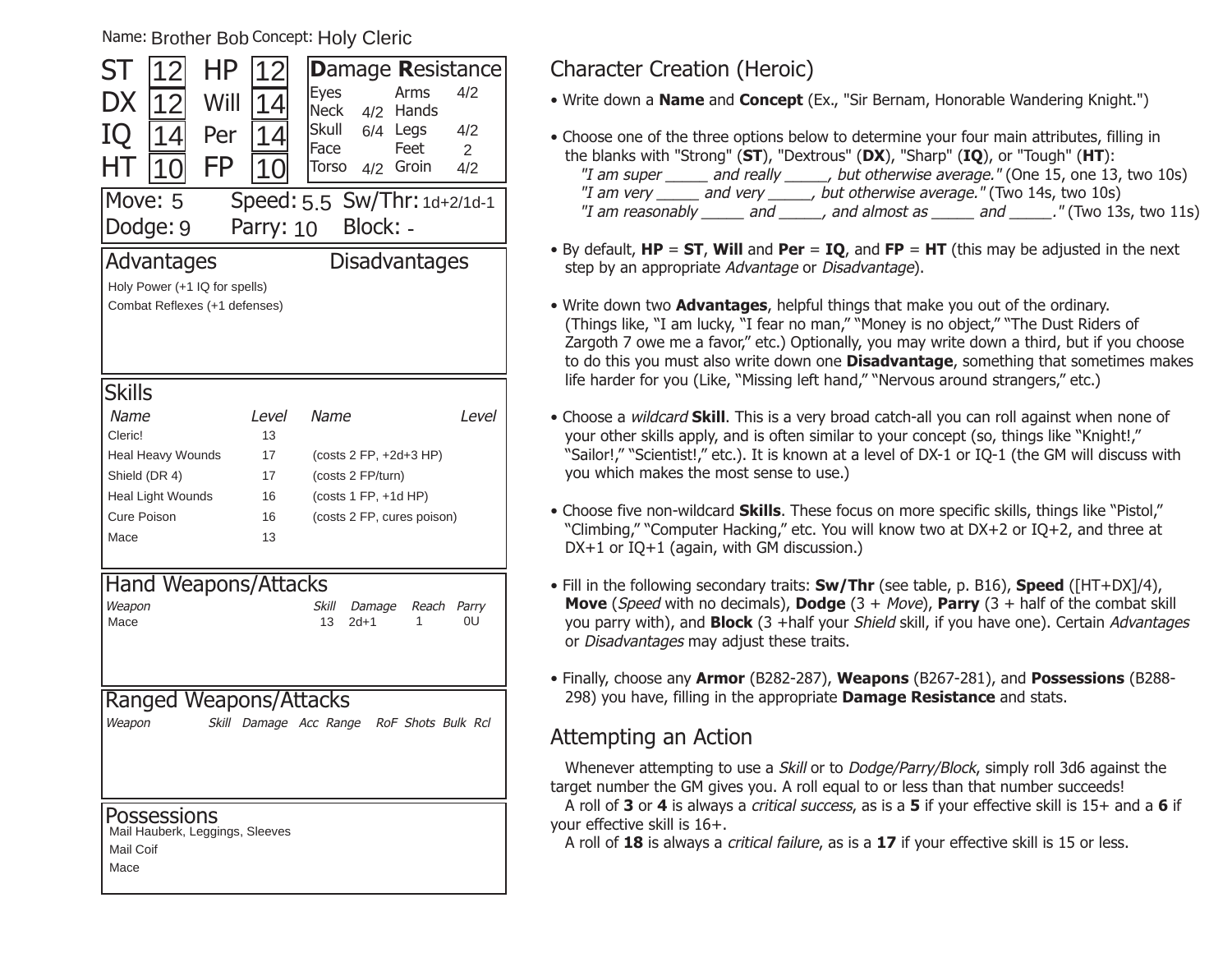| Concept: Mighty Warrior<br>Name: Grunk  |             |                      |                                           |                     |
|-----------------------------------------|-------------|----------------------|-------------------------------------------|---------------------|
| ST<br>ΗP<br>$\overline{\mathcal{A}}$    | 14          |                      | <b>Damage Resistance</b>                  |                     |
| DX<br>Will                              | 10          | <b>Eyes</b>          | Arms                                      | 4                   |
| 13                                      |             | <b>Neck</b>          | Hands                                     |                     |
| IQ<br>Per<br>1<br>O                     | 10          | <b>Skull</b><br>Face | Legs<br>6<br>Feet                         | 4                   |
| FP                                      |             | Torso                | $\overline{4}$<br>Groin<br>$\overline{4}$ | $\overline{2}$<br>4 |
|                                         |             |                      |                                           |                     |
| Move: 6                                 | Speed: 6    |                      | Sw/Thr: 2d/1d                             |                     |
| Dodge: 10                               | Parry: 11   |                      | Block: 11                                 |                     |
| Advantages                              |             |                      | <b>Disadvantages</b>                      |                     |
| Combat Reflexes (+1 defenses)           |             |                      |                                           |                     |
| High Pain Threshold (no shock)          |             |                      |                                           |                     |
|                                         |             |                      |                                           |                     |
|                                         |             |                      |                                           |                     |
| <b>Skills</b>                           |             |                      |                                           |                     |
| Name                                    |             | Name                 |                                           |                     |
| Warrior!                                | Level<br>12 |                      |                                           | Level               |
| Sword                                   | 15          |                      |                                           |                     |
| <b>Brawling</b>                         | 15          |                      |                                           |                     |
| Shield                                  | 14          |                      |                                           |                     |
| Crossbow                                | 14          |                      |                                           |                     |
| Leadership                              | 11          |                      |                                           |                     |
|                                         |             |                      |                                           |                     |
| Hand Weapons/Attacks                    |             |                      |                                           |                     |
| Weapon                                  |             | Skill                | Damage<br>Reach                           | Parry               |
| <b>Thrusting Broadsword</b>             |             | 15                   | $2d+1$ cut<br>1                           | 11                  |
|                                         |             | 15                   | $1d+2$ imp<br>1                           | 11                  |
|                                         |             |                      |                                           |                     |
| Ranged Weapons/Attacks                  |             |                      |                                           |                     |
| Weapon<br>Skill                         |             | Damage Acc Range     | RoF Shots Bulk Rcl                        |                     |
| Crossbow<br>14                          |             | 1d+4 imp 4 280/350 1 | 1(4)                                      | -6                  |
|                                         |             |                      |                                           |                     |
|                                         |             |                      |                                           |                     |
| Possessions                             |             |                      |                                           |                     |
| Scale Armor, Leggings, Sleeves          |             |                      |                                           |                     |
| Legionary Helmet                        |             |                      |                                           |                     |
| <b>Thrusting Broadsword</b><br>Crossbow |             |                      |                                           |                     |
|                                         |             |                      |                                           |                     |
|                                         |             |                      |                                           |                     |

 $Concent(Math, M)$ 

# Character Creation (Heroic)

• Write down a **Name** and **Concept** (Ex., "Sir Bernam, Honorable Wandering Knight.")

- Choose one of the three options below to determine your four main attributes, filling in the blanks with "Strong" (**ST**), "Dextrous" (**DX**), "Sharp" (**IQ**), or "Tough" (**HT**): "I am super \_\_\_\_\_ and really \_\_\_\_\_, but otherwise average." (One 15, one 13, two 10s) "I am very \_\_\_\_\_ and very \_\_\_\_\_, but otherwise average." (Two 14s, two 10s) "I am reasonably and  $\blacksquare$ , and almost as  $\blacksquare$  and  $\blacksquare$ . " (Two 13s, two 11s)
- By default, **HP** <sup>=</sup>**ST**, **Will** and **Per** <sup>=</sup>**IQ**, and **FP** <sup>=</sup>**HT** (this may be adjusted in the next step by an appropriate Advantage or Disadvantage).
- Write down two **Advantages**, helpful things that make you out of the ordinary. (Things like, "I am lucky, "I fear no man," "Money is no object," "The Dust Riders of Zargoth 7 owe me a favor," etc.) Optionally, you may write down a third, but if you choose to do this you must also write down one **Disadvantage**, something that sometimes makes life harder for you (Like, "Missing left hand," "Nervous around strangers," etc.)
- Choose a wildcard **Skill**. This is a very broad catch-all you can roll against when none of your other skills apply, and is often similar to your concept (so, things like "Knight!,"  "Sailor!," "Scientist!," etc.). It is known at a level of DX-1 or IO-1 (the GM will discuss with you which makes the most sense to use.)
- Choose five non-wildcard **Skills**. These focus on more specific skills, things like "Pistol," "Climbing," "Computer Hacking," etc. You will know two at DX+2 or IQ+2, and three at DX+1 or IQ+1 (again, with GM discussion.)
- Fill in the following secondary traits: **Sw/Thr** (see table, p. B16), **Speed** ([HT+DX]/4), **Move** (Speed with no decimals), **Dodge** (3 + Move), **Parry** (3 + half of the combat skill you parry with), and **Block** (3 +half your Shield skill, if you have one). Certain Advantages or Disadvantages may adjust these traits.
- Finally, choose any **Armor** (B282-287), **Weapons** (B267-281), and **Possessions** (B288- 298) you have, filling in the appropriate **Damage Resistance** and stats.

## Attempting an Action

Whenever attempting to use a *Skill* or to *Dodge/Parry/Block*, simply roll 3d6 against the target number the GM gives you. A roll equal to or less than that number succeeds!

A roll of **3** or **4** is always a critical success, as is a **5** if your effective skill is 15+ and a **6** if your effective skill is 16+.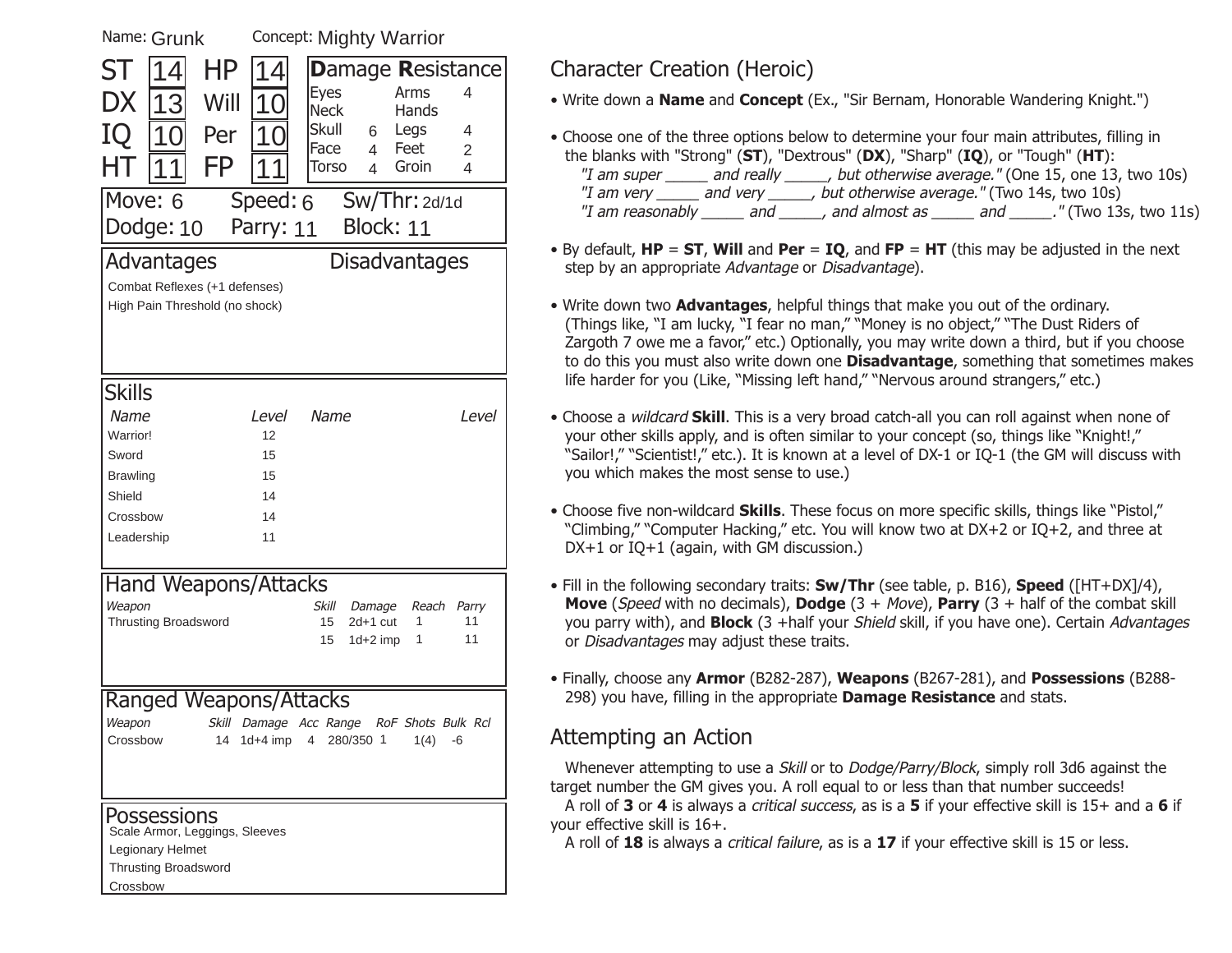Name: Sneaky Pete <sup>Concept:</sup> Shadowy Thief

| ST                                 | 13                                                              | ΗP                             | 3                 |                            |                |                    | <b>Damage Resistance</b> |
|------------------------------------|-----------------------------------------------------------------|--------------------------------|-------------------|----------------------------|----------------|--------------------|--------------------------|
| DX                                 | 15                                                              | Will                           | $\mathbf{\Omega}$ | <b>Eyes</b><br><b>Neck</b> |                | Arms<br>Hands      | 2                        |
|                                    |                                                                 |                                |                   | <b>Skull</b>               | 4              | Legs               | 2                        |
| IQ                                 | 10                                                              | Per                            |                   | Face                       | $\overline{2}$ | Feet               | $\overline{2}$           |
| HΤ                                 | 10                                                              | FP                             | 10                | Torso                      | $\overline{2}$ | Groin              | $\overline{2}$           |
| Move: 6                            |                                                                 |                                |                   |                            |                |                    |                          |
|                                    | Speed: 6.3 Sw/Thr: 2d-1/1d<br>Dodge: 9<br>Block: -<br>Parry: 11 |                                |                   |                            |                |                    |                          |
| <b>Disadvantages</b><br>Advantages |                                                                 |                                |                   |                            |                |                    |                          |
|                                    |                                                                 | Stealthy (+2 to Stealth skill) |                   |                            |                |                    |                          |
|                                    |                                                                 | Backstabber (double damage     |                   |                            |                |                    |                          |
|                                    |                                                                 | from stealth)                  |                   |                            |                |                    |                          |
|                                    |                                                                 |                                |                   |                            |                |                    |                          |
|                                    |                                                                 |                                |                   |                            |                |                    |                          |
| <b>Skills</b>                      |                                                                 |                                |                   |                            |                |                    |                          |
| Name<br>Thief!                     |                                                                 |                                | Level<br>14       | Name                       |                |                    | <i>Level</i>             |
| <b>Stealth</b>                     |                                                                 |                                | 19                |                            |                |                    |                          |
| Sword                              |                                                                 |                                |                   |                            |                |                    |                          |
|                                    |                                                                 |                                | 17<br>16          |                            |                |                    |                          |
| Bow                                |                                                                 |                                | 16                |                            |                |                    |                          |
| Pickpocket                         |                                                                 |                                | 16                |                            |                |                    |                          |
| Lockpicking                        |                                                                 |                                |                   |                            |                |                    |                          |
|                                    |                                                                 | Hand Weapons/Attacks           |                   |                            |                |                    |                          |
| Weapon                             |                                                                 |                                |                   | Skill                      | Damage         | Reach              | Parry                    |
| <b>Short Sword</b>                 |                                                                 |                                |                   | 17                         | 2d-1 cut       | 1                  | 11                       |
|                                    |                                                                 |                                |                   | 17                         | 1d imp         | 1                  | 11                       |
|                                    |                                                                 |                                |                   |                            |                |                    |                          |
|                                    |                                                                 |                                |                   |                            |                |                    |                          |
|                                    |                                                                 |                                |                   | Ranged Weapons/Attacks     |                |                    |                          |
| Weapon                             |                                                                 | Skill                          |                   | Damage Acc Range           |                | RoF Shots Bulk Rcl |                          |
| <b>Short Bow</b>                   |                                                                 | 16                             | 1d imp            | 1                          | 130/195 1      | 1(2)               | -6                       |
|                                    |                                                                 |                                |                   |                            |                |                    |                          |
|                                    |                                                                 |                                |                   |                            |                |                    |                          |
|                                    | Possessions                                                     |                                |                   |                            |                |                    |                          |
|                                    | Leather Armor                                                   |                                |                   | Short Sword                |                |                    |                          |
|                                    |                                                                 | Hvy Leather Leggings, Sleeves  |                   | Short Bow                  |                |                    |                          |
| Leather Helm                       |                                                                 |                                |                   |                            |                |                    |                          |

## Character Creation (Heroic)

• Write down a **Name** and **Concept** (Ex., "Sir Bernam, Honorable Wandering Knight.")

- Choose one of the three options below to determine your four main attributes, filling in the blanks with "Strong" (**ST**), "Dextrous" (**DX**), "Sharp" (**IQ**), or "Tough" (**HT**): "I am super \_\_\_\_\_ and really \_\_\_\_\_, but otherwise average." (One 15, one 13, two 10s) "I am very \_\_\_\_\_\_ and very \_\_\_\_\_\_, but otherwise average." (Two 14s, two 10s) "I am reasonably \_\_\_\_\_\_ and \_\_\_\_\_\_, and almost as \_\_\_\_\_\_ and \_\_\_\_\_\_." (Two 13s, two 11s)
- By default, **HP** <sup>=</sup>**ST**, **Will** and **Per** <sup>=</sup>**IQ**, and **FP** <sup>=</sup>**HT** (this may be adjusted in the next step by an appropriate Advantage or Disadvantage).
- Write down two **Advantages**, helpful things that make you out of the ordinary. (Things like, "I am lucky, "I fear no man," "Money is no object," "The Dust Riders of Zargoth 7 owe me a favor," etc.) Optionally, you may write down a third, but if you choose to do this you must also write down one **Disadvantage**, something that sometimes makes life harder for you (Like, "Missing left hand," "Nervous around strangers," etc.)
- Choose a wildcard **Skill**. This is a very broad catch-all you can roll against when none of your other skills apply, and is often similar to your concept (so, things like "Knight!,"  "Sailor!," "Scientist!," etc.). It is known at a level of DX-1 or IO-1 (the GM will discuss with you which makes the most sense to use.)
- Choose five non-wildcard **Skills**. These focus on more specific skills, things like "Pistol," "Climbing," "Computer Hacking," etc. You will know two at DX+2 or IQ+2, and three at DX+1 or IQ+1 (again, with GM discussion.)
- Fill in the following secondary traits: **Sw/Thr** (see table, p. B16), **Speed** ([HT+DX]/4), **Move** (Speed with no decimals), **Dodge** (3 + Move), **Parry** (3 + half of the combat skill you parry with), and **Block** (3 +half your Shield skill, if you have one). Certain Advantages or *Disadvantages* may adjust these traits.
- Finally, choose any **Armor** (B282-287), **Weapons** (B267-281), and **Possessions** (B288- 298) you have, filling in the appropriate **Damage Resistance** and stats.

## Attempting an Action

Whenever attempting to use a *Skill* or to *Dodge/Parry/Block*, simply roll 3d6 against the target number the GM gives you. A roll equal to or less than that number succeeds!

A roll of **3** or **4** is always a critical success, as is a **5** if your effective skill is 15+ and a **6** if your effective skill is 16+.